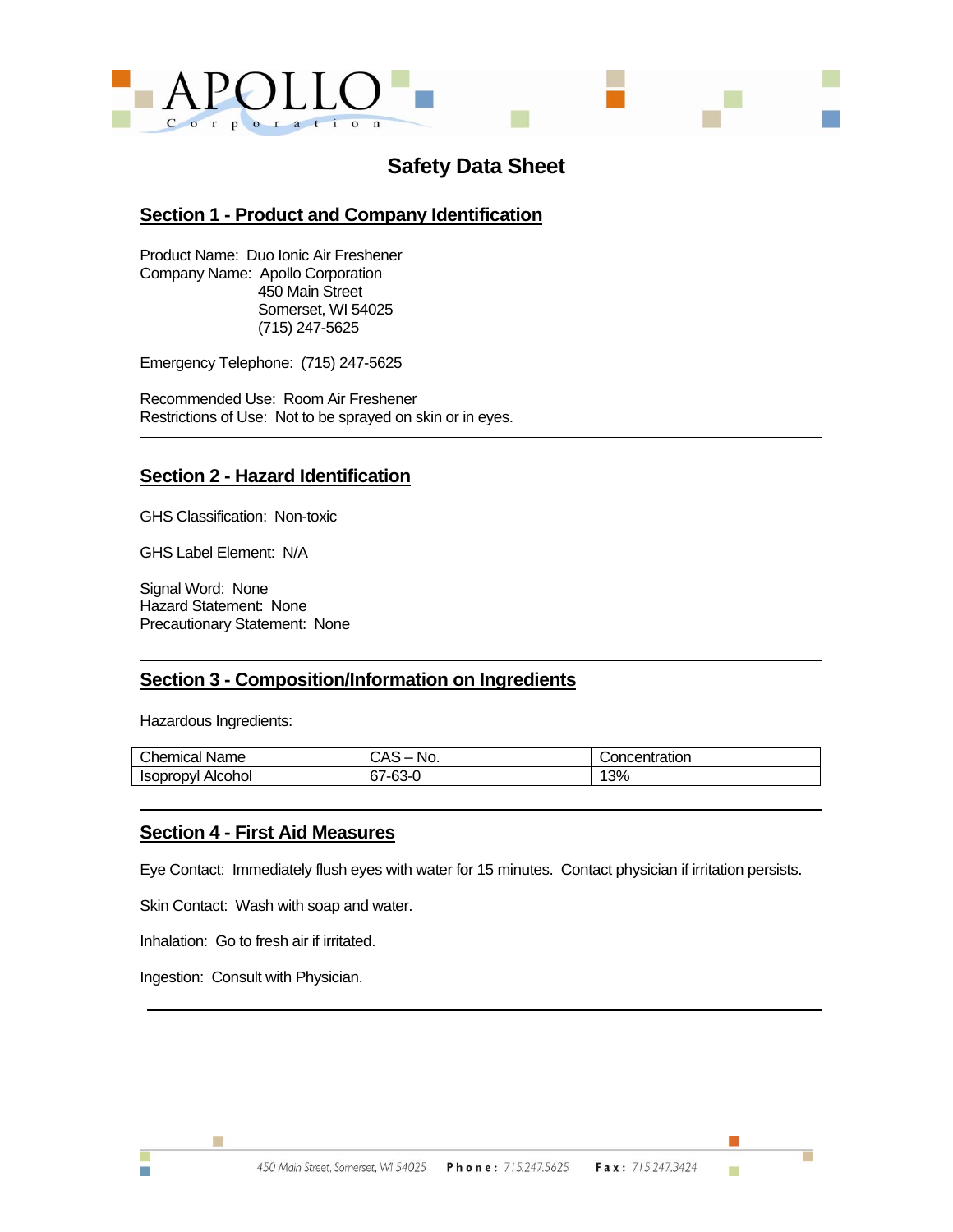



#### **Section 5 - Fire Fighting Methods**

Extinguishing Media: Water, Dry Chem, CO<sub>2</sub>, Foam

Fire Fighting Equipment: Use self-contained breathing apparatus with full face piece and protective clothing.

Chemical Hazards from Fire: None known

## **Section 6 - Accidental Release Measures**

Personal Protective Equipment: Safety glasses, impermeable gloves, if vapors, fumes or dust are present use a MSHA or NIOSH self-contained breathing apparatus.

Methods and Materials for Clean Up: Contain and recover liquid with an absorbent. Thoroughly wash with cleaner to prevent further slipping. Discarded product is not a hazardous waste under RCRA 40 CFR 261.

## **Section 7 - Handling and Storage**

Storage: Product can be stored indoors, and outdoors. Product does not require heat or refrigeration. Product should not be stored by fire or open flames.

Other Precautions: Store at room temperature for stability. Avoid freezing. Spilled material is slippery. Wear proper footwear. Always guard against slipping and falling.

## **Section 8 - Exposure Controls/Personal Protection**

| <br>aredient<br>Inare             | DЕ<br>ıΔ<br>-- | $\cdots$<br>- |
|-----------------------------------|----------------|---------------|
| Alcohol<br>oropvi<br><b>Isopr</b> | 40C            | 400           |

Personal Protective Equipment: None

Ħ

m.

#### **Section 9 - Physical and Chemical Properties**

| Appearance:           | Clear-Light,<br>Yellow - White | Odor:                   | See Label | pH:                  | $6.0 - 7.0$ |
|-----------------------|--------------------------------|-------------------------|-----------|----------------------|-------------|
| Specific<br>Gravity:  | 0.99                           | Flammability<br>Limits: | <b>ND</b> | Evaporation<br>Rate: | ND          |
| <b>Boiling Point:</b> | 212F                           | Flash Point:            | <b>ND</b> | Vapor Density:       | <b>NA</b>   |
| Vapor<br>Pressure:    | <b>NA</b>                      | Water<br>Solubility:    | Soluble   | Volatiles:           | <b>NA</b>   |

ш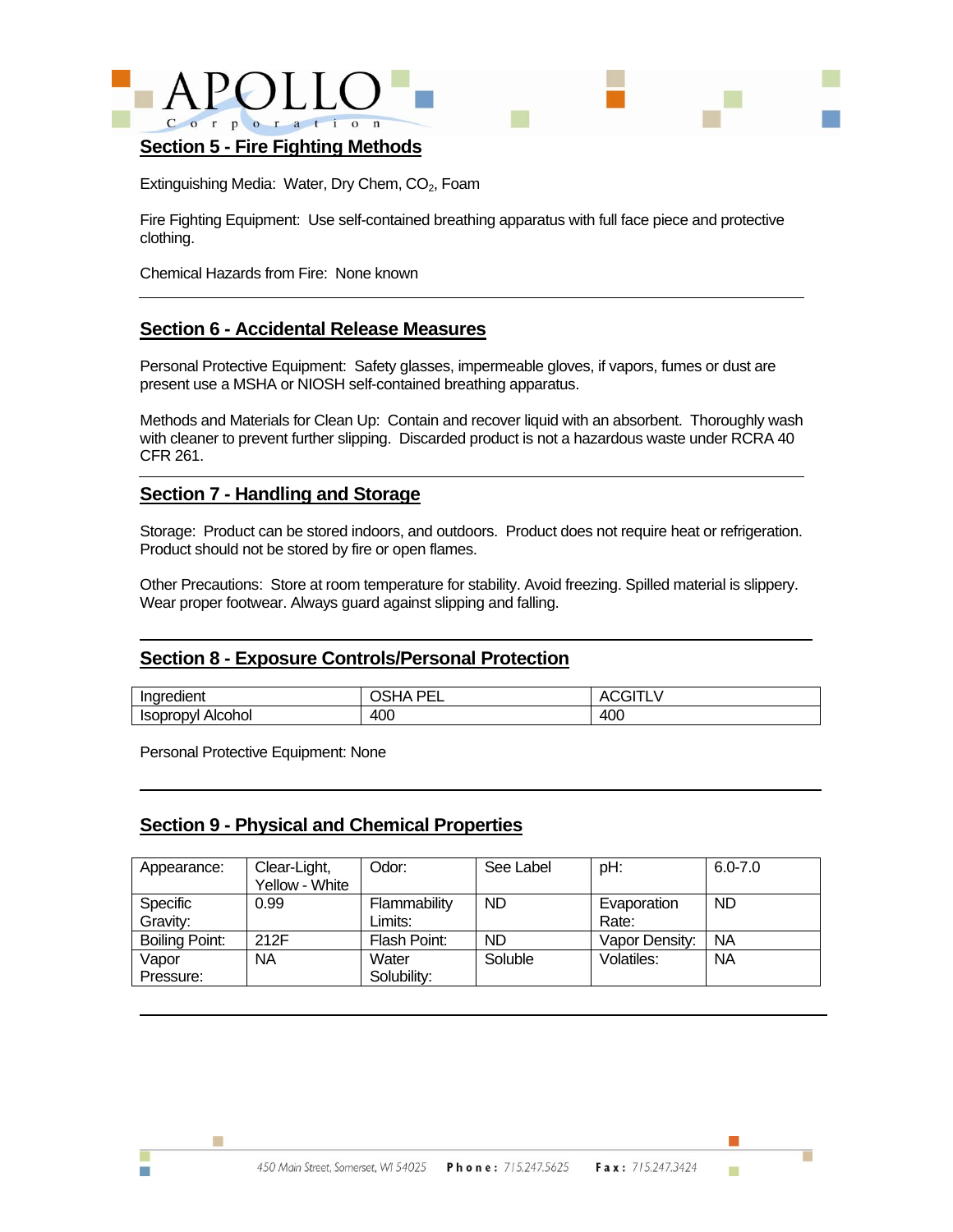



## **Section 10 - Stability and Reactivity**

Incompatibility: Strong Oxidizers Hazardous Polymerization: Will not occur Stability: Stable

# **Section 11 - Toxicological Information**

Effects of Exposure: None Eyes: Irritant Skin: Not a primary skin irritant Inhalation: Vapor may be an irritant to fragrance-sensitive people Ingestion: Consult with a physician

# **Section 12 - Ecological Information**

Toxicity: None

Other Adverse Effects: N/A

# **Section 13 - Disposal Considerations**

Disposal Methods: Small Spill: soak up with absorbent. Shovel into waste container, flush area with soap and water. Large Spill: Recover spilled material for processing or disposal.

## **Section 14 - Transport Information**

Hazards during Transportation: None

# **Section 15 - Regulatory Information**

None

m.

Ħ

г

ш